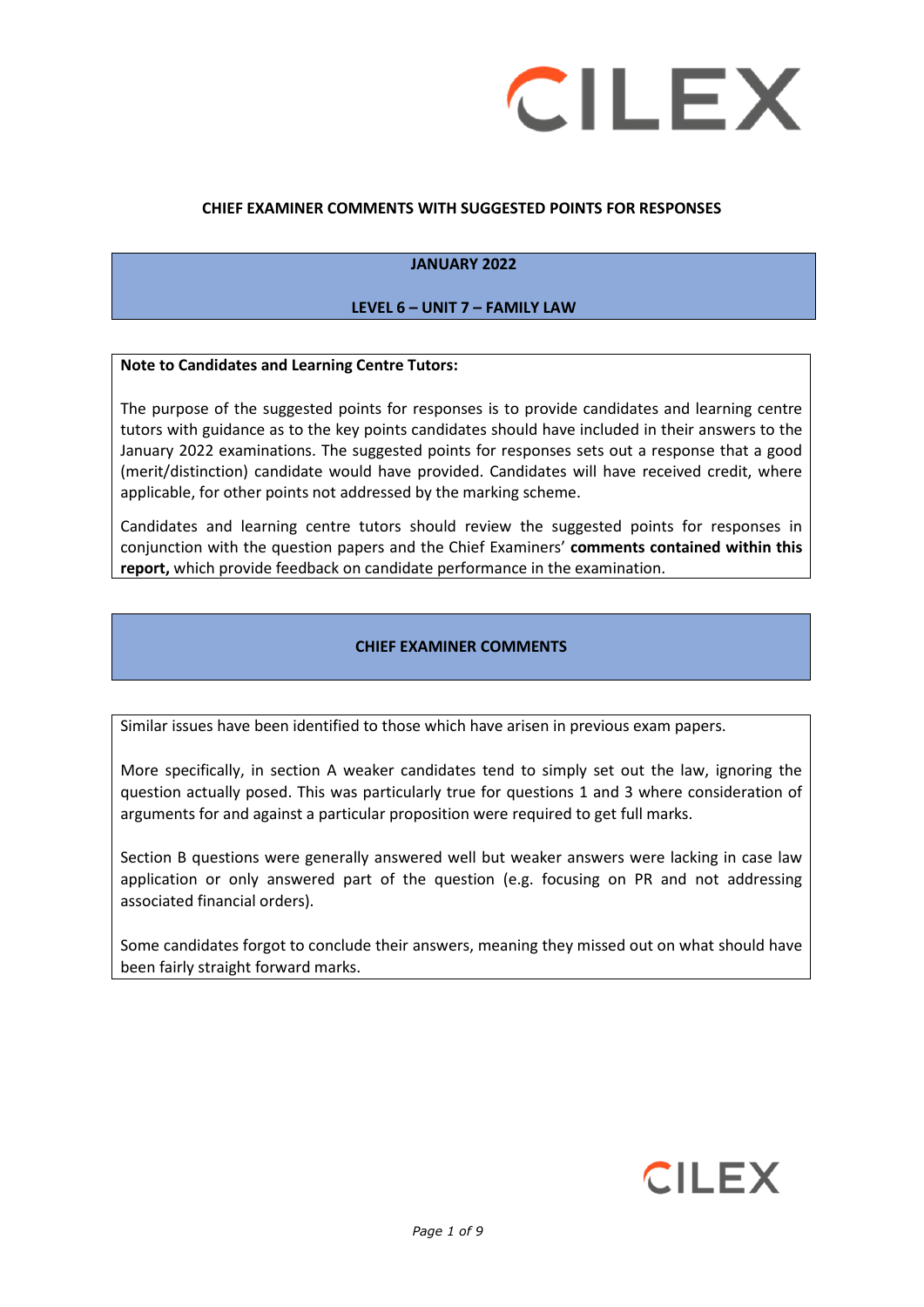## **CANDIDATE PERFORMANCE FOR EACH QUESTION**

#### **SECTION A**

### **Question 1**

Most candidates were able to set out the law correctly and in a good amount of detail. However, quite a number of candidates failed to actually answer the question posed by critically evaluating the statement in the question and the arguments for and against amending the legal position. The strongest candidates were able to balance arguments on both sides, rather than just focusing on arguments for reform. Candidates who performed well were also able to discuss the proposals for reform which have already been considered by the courts/law commission/parliament. Weaker candidates described the current law and nothing more.

### **Question 2(a)**

Some excellent answers to this question. Most candidates were able to outline the case law well and better candidates then related this back to the question with a reasoned conclusion. Weaker candidates focused on only one or two cases without fully answering the question.

### **(b)**

This wasn't answered quite as well as (a). Stronger candidates discussed the case law, whereas weaker candidates only summarised what the Act did. Many of the weaker candidates didn't discuss the impact on s11(c) or reach a conclusion in answer to the question.

## **Question 3**

Most candidates were able to discuss the Radmacher case and other relevant legal principles/cases. However, weaker candidates did not go on to answer the question posed and a number of candidates ignored the reference to QNAs and therefore did not discuss the law commission proposals on this issue at all.

### **Question 4**

Most candidates were able to discuss the PR elements of the answer well and scored highly on this part. However, very few went on to then discuss the possible financial orders/options. This meant that many candidates were limited to only half of the marks.

### **SECTION B**

# **Question 1(a)**

This question was answered well by most candidates. Most candidates were able to discuss Andrew's domicile in detail and the implications for that on the question, reaching the correct conclusion. Many candidates forgot to discuss Yasmin's domicile and only briefly discussed formalities.

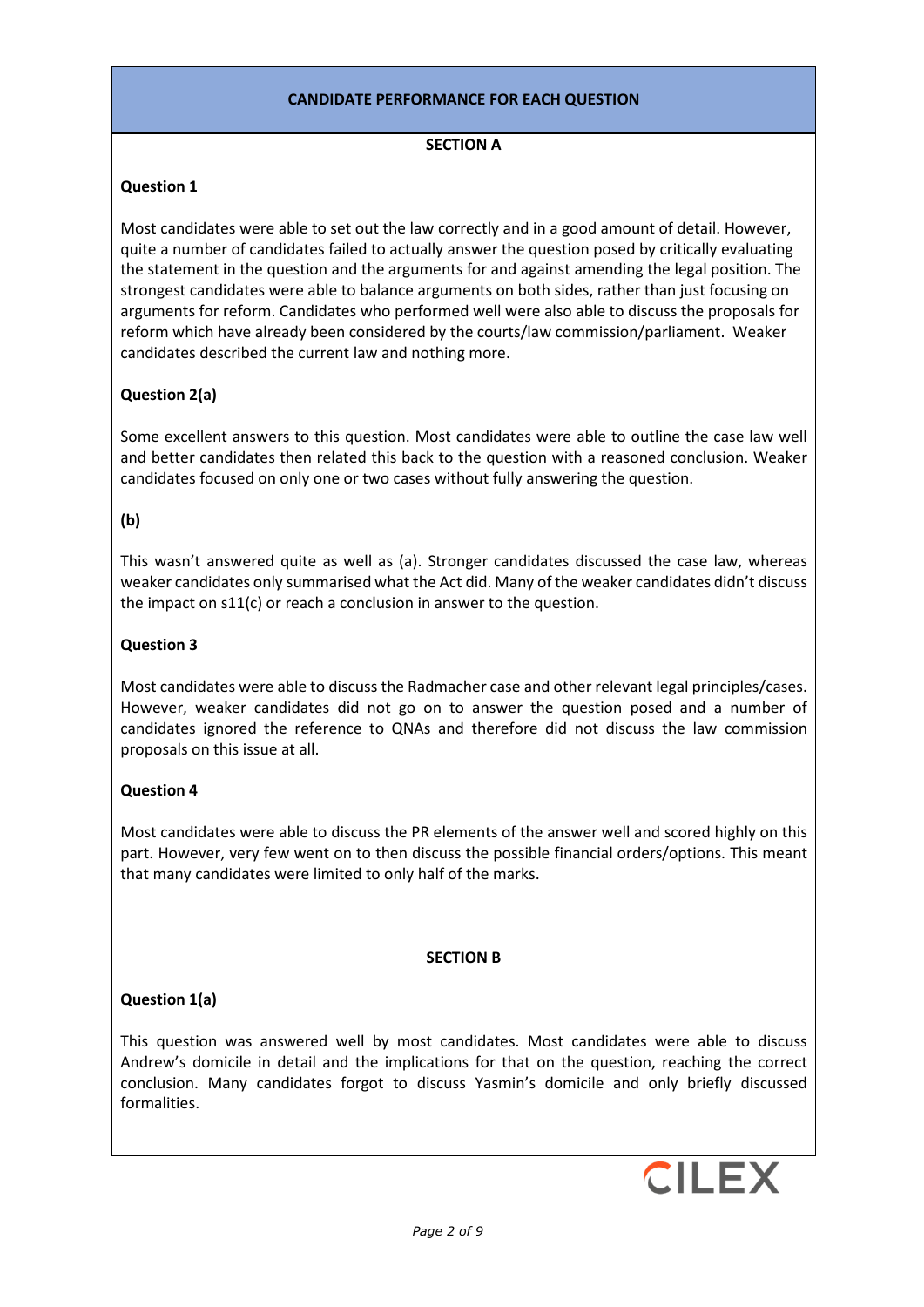## **1(b)**

Most candidates reached the correct conclusion. Good candidates also discussed the relevant case law. Only a couple of very strong candidates discussed the possibility of a declaration of validity and financial orders. Most candidates forgot to address this.

# **Question 2(a)**

Overall, this question was answered very well with most candidates identifying the relevant case law and applying it well. Some candidates forgot to address quantification which limited the marks available. Some candidates also forgot to draw a conclusion at the end, which again meant that they missed out on valuable marks.

# **(b)**

Most candidates were able to identify that this question was referring to occupation orders. Some candidates referred only to TOLATA and were awarded some but not all marks for this. Many candidates forgot to address Joel as a 'relevant child' or consider the duration of the order.

### **Question 3**

Responses to this question were varied. Some candidates answered the question well but a lot of candidates failed to consider the provisions in s11 in enough detail (or in some cases at all). A number of candidates also did not address the different financial orders available, in particular ignoring sch 1 claims.

### **Question 4**

Candidates appeared to struggle with this question. Most candidates were able to apply the factors in s25 MCA 1973 but ignored the more relevant factors in s31. Weaker candidates also failed to address the key case law on disclosure such as Sharland. Some candidates mistakenly believed that the cohabitation would automatically bring the periodical payment order to an end.

### **SUGGESTED POINTS FOR RESPONSE**

### **LEVEL 6 – UNIT 7 – FAMILY LAW**

#### **SECTION A**

| <b>Question</b> | <b>Suggested Points for Responses</b>                                             | <b>Max</b>   |
|-----------------|-----------------------------------------------------------------------------------|--------------|
| <b>Number</b>   |                                                                                   | <b>Marks</b> |
|                 | Responses should include:                                                         | 25           |
|                 | A brief explanation of cohabitation property rights - i.e. relies on<br>$\bullet$ |              |
|                 | trust and property law principles, including TOLATA claims                        |              |
|                 | A brief explanation of property rights on divorce/dissolution i.e.<br>$\bullet$   |              |
|                 | various orders available under the MCA 1973 and CPA 2004                          |              |
|                 | Address the common law marriage myth<br>$\bullet$                                 |              |
|                 | Explain Home Rights under section 30 Family Law Act 1996<br>٠                     |              |
|                 | Outline the proposals for reform that have been put forward on<br>$\bullet$       |              |
|                 | this issue                                                                        |              |
|                 |                                                                                   |              |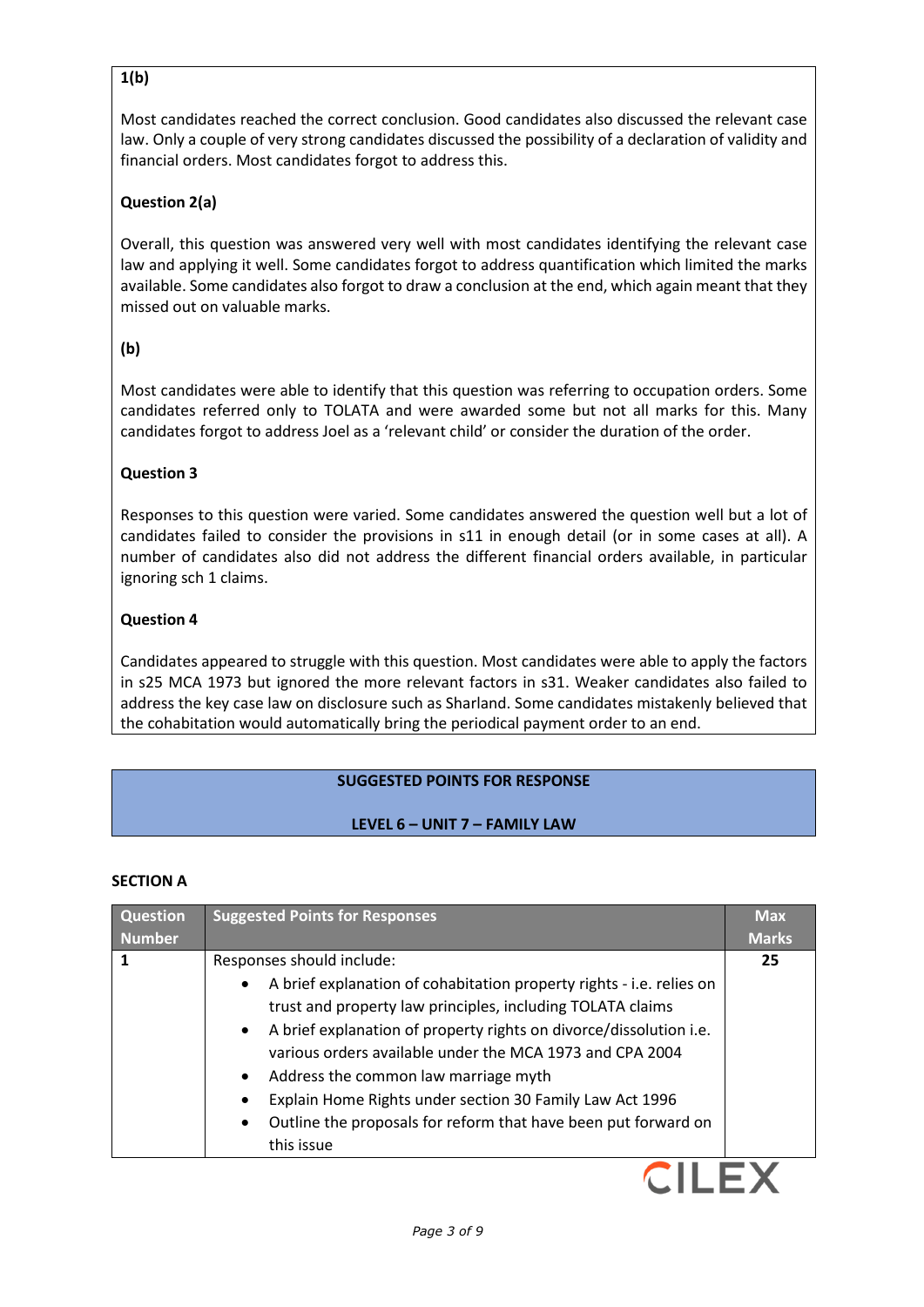| Arguments for amending the law: TOLATA claims are expensive              |  |
|--------------------------------------------------------------------------|--|
| and complex; a lack of protection for parents who give up work           |  |
| to look after the children; high number of cohabiting                    |  |
| couples/parents                                                          |  |
| Arguments for retaining the current law: freedom of option;<br>$\bullet$ |  |
| couples now have the option of a civil partnership if they do not        |  |
| agree with marriage; may undermine marriage as an option;                |  |
| cohabiting relationships vary in commitment - where is the line          |  |
| to be drawn?                                                             |  |
|                                                                          |  |
| Responses could include:                                                 |  |
| Discussion of the Cohabitation Rights Bill 2019-2021                     |  |
| Discussion of the use of cohabitation contracts, declarations of         |  |
| trust and pre-nuptial agreements with reference to relevant              |  |
| case law                                                                 |  |
| Inheritance/intestacy position for cohabitees compared to<br>٠           |  |
| married couples                                                          |  |
| Discussion of the general approach taken under MCA 1973 (to<br>$\bullet$ |  |
| achieve a fair result) and in property/trusts law (to give effect to     |  |
| the parties' intentions, whether fair or not)                            |  |
|                                                                          |  |

| <b>Question</b><br><b>Number</b> | <b>Suggested Points for Responses</b>                                                                                                                                                                                                                                                                                                                                                                                                                                                                                                                                                                                                                                                                                                                                                                                                                                                                                                                                                                                                                                                                                                                                                                                                    | <b>Max</b><br><b>Marks</b> |
|----------------------------------|------------------------------------------------------------------------------------------------------------------------------------------------------------------------------------------------------------------------------------------------------------------------------------------------------------------------------------------------------------------------------------------------------------------------------------------------------------------------------------------------------------------------------------------------------------------------------------------------------------------------------------------------------------------------------------------------------------------------------------------------------------------------------------------------------------------------------------------------------------------------------------------------------------------------------------------------------------------------------------------------------------------------------------------------------------------------------------------------------------------------------------------------------------------------------------------------------------------------------------------|----------------------------|
| 2(a)                             | Responses should include:<br>The common law definition of marriage set out in Hyde v Hyde<br>and Woodmansee (1866)<br>Reference to relevant case law setting out the position pre GRA<br>$\bullet$<br>such as Corbett v Corbett (1970) and Rees v UK (1987) or Cossey<br>v UK (1991).<br>Declarations of incompatibility with Human Rights by the<br>European Court of Human Rights in Goodwin v UK (2002) and I v<br>UK (2002).<br>Bellinger v Bellinger [2003] - marriage held to be void because<br>the parties were not a man and a woman.<br>The GRA 2004 enables post-operative transgendered people to<br>$\bullet$<br>obtain a birth certificate to reflect their new gender<br>The GRA 2004 permitted an applicant to marry a person of the<br>opposite gender to their new gender - important for<br>establishing capacity to marry before 29 March 2014<br>Responses could include:<br>Section 11(c) MCA 1973<br>$\bullet$<br>Being issued with an interim GRC after the time of the marriage<br>$\bullet$<br>is still a ground for a voidable marriage - section 12 MCA 1973<br>The changes now have less relevance due to the M(SSC)A but<br>$\bullet$<br>this should mainly be discussed in the next part of the question. | 17                         |
|                                  |                                                                                                                                                                                                                                                                                                                                                                                                                                                                                                                                                                                                                                                                                                                                                                                                                                                                                                                                                                                                                                                                                                                                                                                                                                          |                            |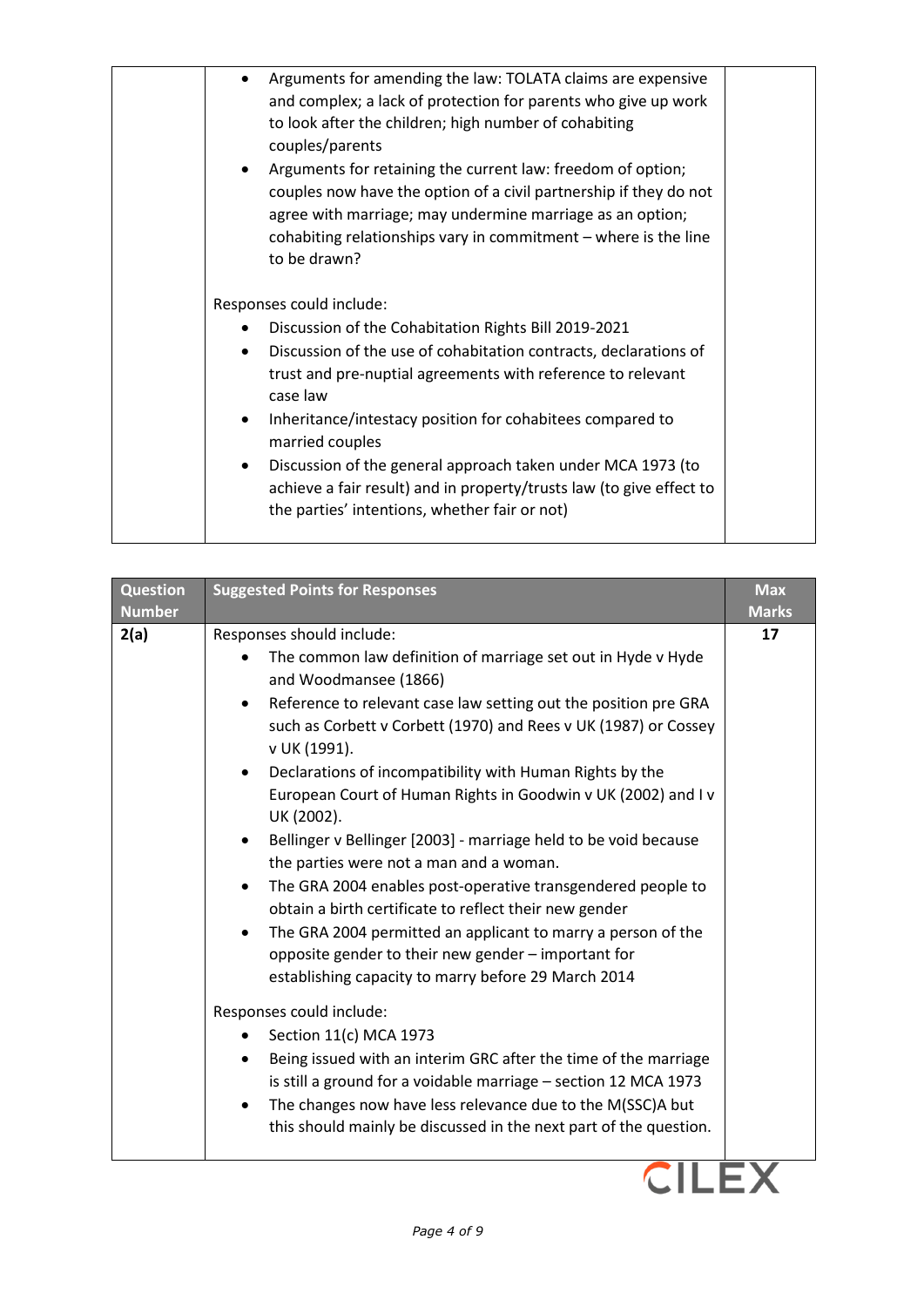| The Marriage (Same Sex Couples) Act 2013 introduced the<br>$\bullet$<br>concept of same sex marriage.<br>Repealed section 11(c) MCA 1973 – set out what the section<br>$\bullet$<br>stated<br>Direct conflict between new provisions and the common law<br>$\bullet$<br>definition.<br>Responses could include: |          |
|-----------------------------------------------------------------------------------------------------------------------------------------------------------------------------------------------------------------------------------------------------------------------------------------------------------------|----------|
| Less conflict with the Bellinger v Bellinger definition.<br>٠<br><b>Question 2 Total:</b>                                                                                                                                                                                                                       | 25 marks |

| <b>Question</b> | <b>Suggested Points for Responses</b>                                             | <b>Max</b>   |
|-----------------|-----------------------------------------------------------------------------------|--------------|
| <b>Number</b>   |                                                                                   | <b>Marks</b> |
| 3               | Responses should include:                                                         | 25           |
|                 | A detailed discussion of the leading case of Radmacher v<br>$\bullet$             |              |
|                 | Granatino and the factors laid down in that case                                  |              |
|                 | The factors that the court will consider when determining what<br>$\bullet$       |              |
|                 | financial orders to make $-$ section 25(1) and (2) MCA 1973                       |              |
|                 | An explanation of the Law Commission proposals for Qualifying<br>$\bullet$        |              |
|                 | Nuptial Agreements, including the factors that much be<br>complied with           |              |
|                 | QNAs won't prevent financial orders being made for the benefit<br>$\bullet$       |              |
|                 | of children                                                                       |              |
|                 | The QNA won't be rigidly upheld where the parties' needs                          |              |
|                 | require something otherwise.                                                      |              |
|                 | Benefits of QNAs: more certainty, facilitates the parties'                        |              |
|                 | autonomy, can be used to protect non-matrimonial property,<br>should reduce costs |              |
|                 |                                                                                   |              |
|                 | Arguments against QNAs: potentially only applicable to                            |              |
|                 | wealthier couples given the needs requirements, concerns that                     |              |
|                 | one party would be put under pressure, could undermine                            |              |
|                 | marriage/public policy issues, gender inequality issues.                          |              |
|                 | Responses could include:                                                          |              |
|                 | Other relevant case law setting out the legal position in relation                |              |
|                 | to pre-nuptial agreements e.g. Kremen v Agrest [2012], M v M                      |              |
|                 | (Pre-nuptial Agreement) [2002]                                                    |              |
|                 | The proposals under the Divorce (Financial Provision) Bill                        |              |

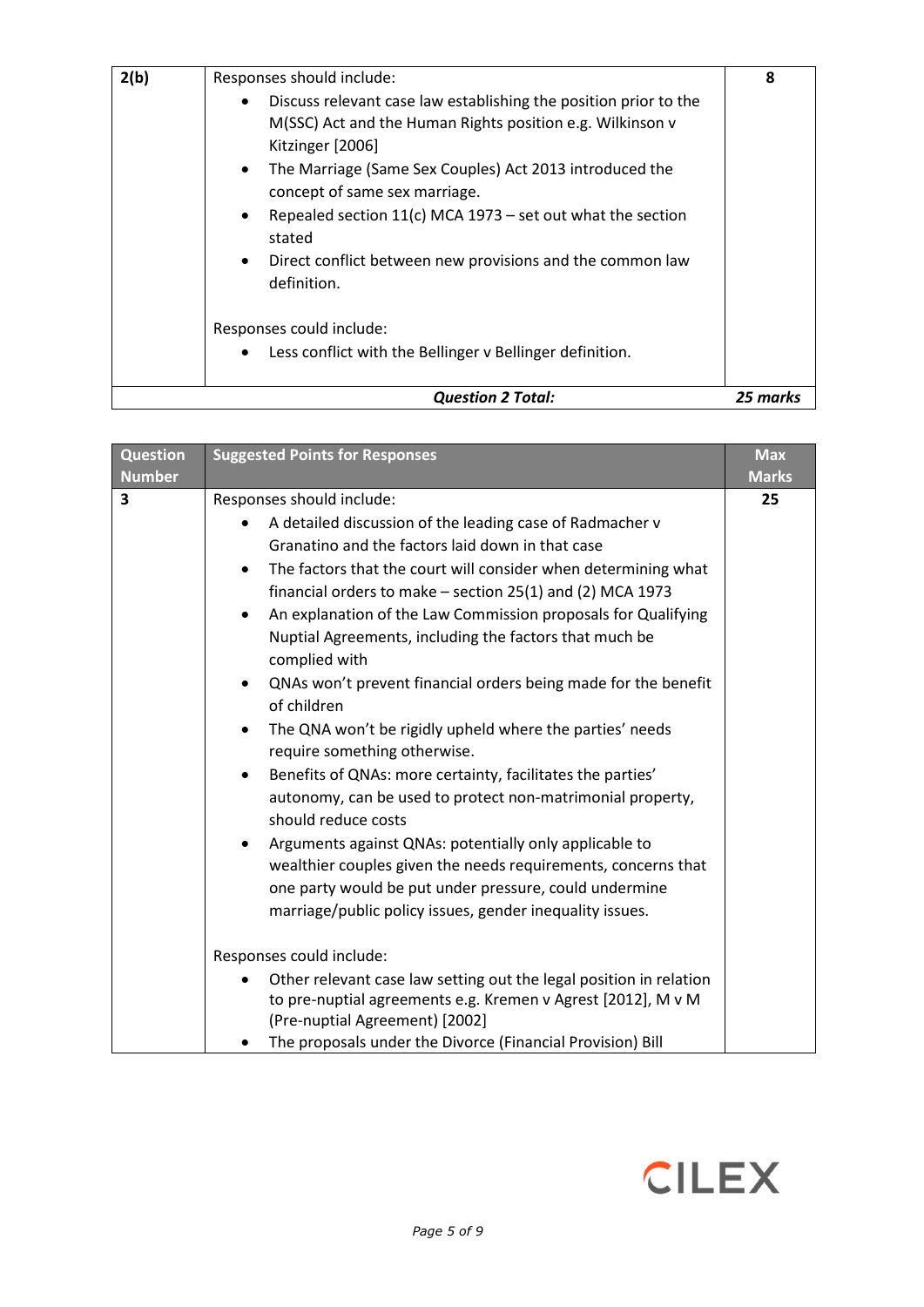| <b>Question</b><br><b>Number</b> | <b>Suggested Points for Responses</b>                                                                                                                                                                                                                                                                                                                                                                                                                                                                                                                                                                                                                                                                                                                                                       | <b>Max</b><br><b>Marks</b> |
|----------------------------------|---------------------------------------------------------------------------------------------------------------------------------------------------------------------------------------------------------------------------------------------------------------------------------------------------------------------------------------------------------------------------------------------------------------------------------------------------------------------------------------------------------------------------------------------------------------------------------------------------------------------------------------------------------------------------------------------------------------------------------------------------------------------------------------------|----------------------------|
| 4                                | Responses should include:<br>Step-parents do not automatically obtain parental responsibility<br>for their step-children but they can acquire it under section 4A<br>CA 1989 by agreement or court order if they are married to the<br>child's parent (doesn't apply to cohabitants).<br>Step-parents with PR can lose it by court order.<br>$\bullet$<br>The possibility of a Schedule 1 CA 1989 claim - periodical<br>$\bullet$<br>payments and property orders<br>Financial orders could be made on divorce under section 23<br>MCA 1973. The court will need to consider section 25(3) and<br>section 25(4) MCA 1973.<br>Step-parents may apply for a child arrangements order under<br>section 8 CA 1989 if they have PR for a child or have treated<br>them as a child of the family. | 25                         |
|                                  | Responses could include:<br>The Child Maintenance Service cannot order a step-parent to<br>pay child maintenance<br>Relevant case law such as R v R [2011]<br>$\bullet$<br>Prohibitions on step-children marrying step-parents - Marriage<br>Act 1949<br>A step-parent can be the subject of a non-molestation order<br>with regards to a relevant child.                                                                                                                                                                                                                                                                                                                                                                                                                                   |                            |
|                                  | <b>Question 4 Total:</b>                                                                                                                                                                                                                                                                                                                                                                                                                                                                                                                                                                                                                                                                                                                                                                    | 27 marks                   |

## **SECTION B**

| <b>Question</b> | <b>Suggested Points for Responses</b>                                                                                                                                                                                                                                                                                                                                                                                                                                                                                                                                                                                                                                                   | <b>Max</b>   |
|-----------------|-----------------------------------------------------------------------------------------------------------------------------------------------------------------------------------------------------------------------------------------------------------------------------------------------------------------------------------------------------------------------------------------------------------------------------------------------------------------------------------------------------------------------------------------------------------------------------------------------------------------------------------------------------------------------------------------|--------------|
| <b>Number</b>   |                                                                                                                                                                                                                                                                                                                                                                                                                                                                                                                                                                                                                                                                                         | <b>Marks</b> |
| 1(a)            | Responses should include:<br>As Andrew is domiciled in England, the law of England & Wales<br>٠<br>is used to determine whether he has capacity to marry. Need to<br>refer to s 11 MCA 1973 and explain the concept of domicile.<br>As Yasmin is domiciled in Pakistan, the law in Pakistan would be<br>$\bullet$<br>used to determine if she has capacity. Is she already married?<br>As they are getting married in Pakistan he must comply with the<br>$\bullet$<br>formalities of marriage in Pakistan<br>If the Decree Absolute has not been granted in the first<br>$\bullet$<br>marriage then he will still be married to Sarah and he will not<br>have capacity to marry Yasmin | 15           |
|                 | S11 (d) MCA 1973 - a polygamous marriage entered outside of<br>$\bullet$<br>England and Wales where one of the parties is domiciled in<br>England & Wales is void - marriage to Yasmin will be void                                                                                                                                                                                                                                                                                                                                                                                                                                                                                     |              |

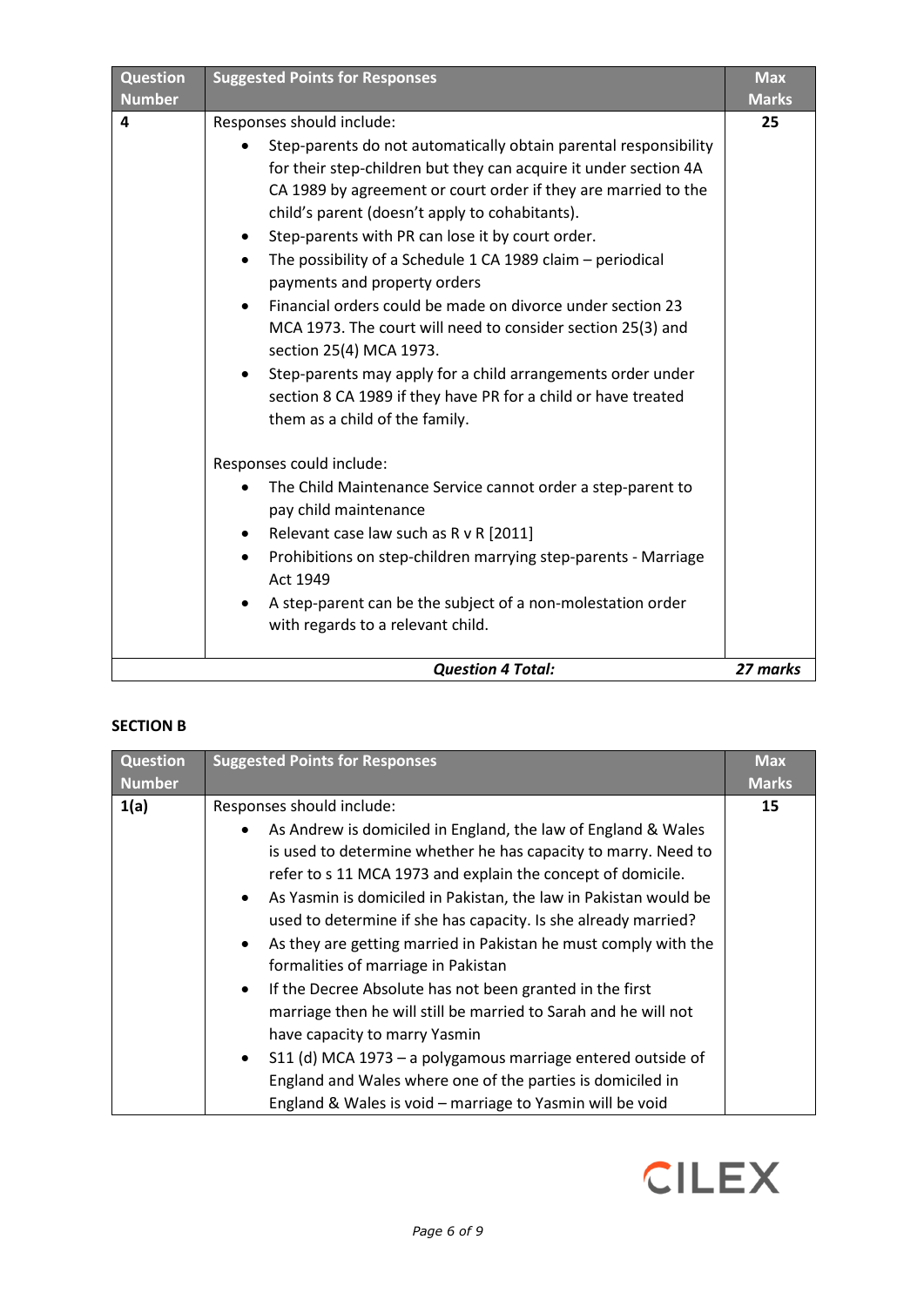|      | <b>Question 1 Total:</b>                                                                                                 | 25 marks |
|------|--------------------------------------------------------------------------------------------------------------------------|----------|
|      | The definition of a polygamous marriage in Hussein v Hussein<br>[1982]                                                   |          |
|      | Responses could include:                                                                                                 |          |
|      | and/or Cheni v Cheni [1962]                                                                                              |          |
|      | Reference to relevant case law such as Mohamed v Knott [1969]                                                            |          |
|      | Section 47 MCA 1973 and Section 46 Family Law Act 1986                                                                   |          |
|      | Possibility of a declaration of validity and financial orders:<br>٠                                                      |          |
|      | Capacity to marry would be according to the law in Pakistan<br>٠<br>Polygamous marriage permitted in these circumstances |          |
|      | Recognise that Andrew's domicile would be in Pakistan                                                                    |          |
| 1(b) | Responses should include:                                                                                                | 10       |
|      | Other capacity issues to consider: age of Yasmin, are they<br>related etc.                                               |          |
|      | [1982]                                                                                                                   |          |
|      | The definition of a polygamous marriage in Hussein v Hussein                                                             |          |
|      | Responses could include:                                                                                                 |          |
|      | divorce before he can marry Yasmin.                                                                                      |          |
|      | Absolute was granted in his divorce to Sarah or petition for                                                             |          |
|      | Conclude that Andrew would need to confirm the Decree                                                                    |          |

| <b>Question</b> | <b>Suggested Points for Responses</b>                                                                                                                                                                                                                                                                                                                                                                                                                                                                                                                                                                                                                                                                                                                                                                                                                                                                                                                                                                                                                                                                                                | <b>Max</b>   |
|-----------------|--------------------------------------------------------------------------------------------------------------------------------------------------------------------------------------------------------------------------------------------------------------------------------------------------------------------------------------------------------------------------------------------------------------------------------------------------------------------------------------------------------------------------------------------------------------------------------------------------------------------------------------------------------------------------------------------------------------------------------------------------------------------------------------------------------------------------------------------------------------------------------------------------------------------------------------------------------------------------------------------------------------------------------------------------------------------------------------------------------------------------------------|--------------|
| <b>Number</b>   |                                                                                                                                                                                                                                                                                                                                                                                                                                                                                                                                                                                                                                                                                                                                                                                                                                                                                                                                                                                                                                                                                                                                      | <b>Marks</b> |
| 2(a)            | Responses should include:<br>The presumption is that Karim owns all the beneficial interest in<br>the property because it is in his sole name<br>Set out the 2 elements needed to establish a constructive trust<br>٠<br>with reference to Lloyds Bank v Rosset (1990)<br>Identify and apply relevant comparable case law around express<br>$\bullet$<br>common intention<br>Identify and apply relevant comparable case law around implied<br>$\bullet$<br>common intention<br>Identify the contributions that Belinda has made and whether<br>$\bullet$<br>they will be considered relevant to common intention and/or<br>acting to her detriment.<br>Identify that an application would be made under section 14 of<br>$\bullet$<br>the Trusts of Land & Appointment of Trustees Act 1996<br>Discuss how the beneficial interest would be quantified with<br>$\bullet$<br>reference to Jones v Kernott (2011)<br>Responses could include:<br>Belinda cannot rely on the MCA 1973 and doesn't have home<br>rights because she was never married to Karim.<br>No direct contribution to the purchase price so no resulting<br>trust | 15           |
|                 | CILE                                                                                                                                                                                                                                                                                                                                                                                                                                                                                                                                                                                                                                                                                                                                                                                                                                                                                                                                                                                                                                                                                                                                 |              |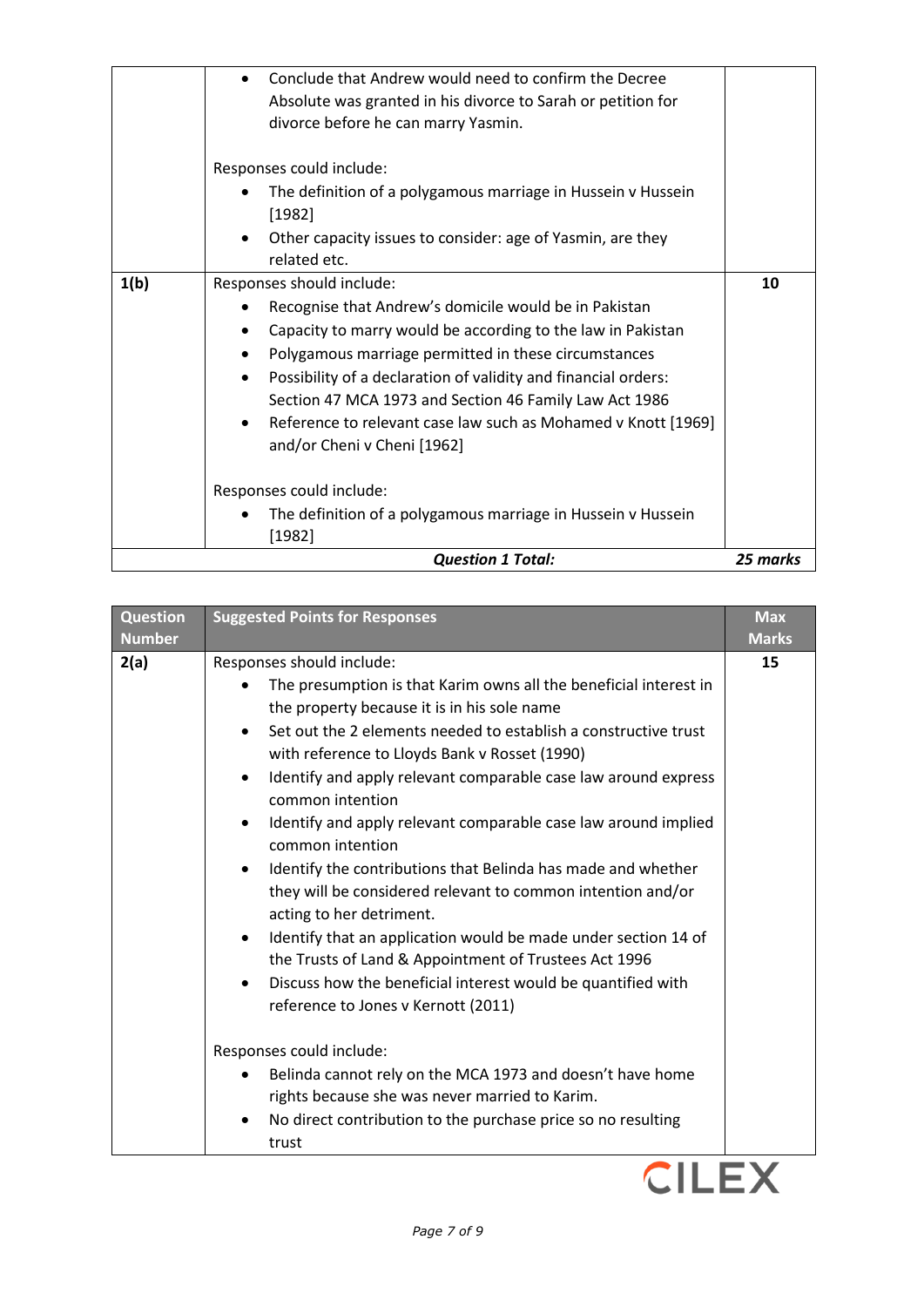|      | Most case law around express common intention relates to                                                                                                                                                                                                                                                                                                                                                                                                                                    |          |
|------|---------------------------------------------------------------------------------------------------------------------------------------------------------------------------------------------------------------------------------------------------------------------------------------------------------------------------------------------------------------------------------------------------------------------------------------------------------------------------------------------|----------|
|      | discussions prior to the property being purchased                                                                                                                                                                                                                                                                                                                                                                                                                                           |          |
| 2(b) | Responses should include:<br>Belinda could seek an occupation order under section 36 Family<br>Law Act 1996 as she and Karim are cohabitants and Karim has a<br>right to occupy.<br>The order would apply to Joel too as a 'relevant child'<br>٠<br>An occupation provision would protect their right not to be<br>$\bullet$<br>excluded.<br>Apply the factors in section 36(6) to the scenario<br>٠<br>Duration of the order - max 6 months with one extension (12<br>months max in total) | 10       |
|      | Responses could include:<br>A regulatory/exclusion requirement is unlikely<br>Breach of an occupation order would be contempt of court<br>$\bullet$<br>If the candidate has reached the conclusion in (a) that the client<br>has a beneficial interest in the property and uses this as a<br>justification to rely on s33 instead of s36, the marks will be<br>permitted for discussion of that section instead. The justification<br>must however be set out in the answer.                |          |
|      | <b>Question 2 Total:</b>                                                                                                                                                                                                                                                                                                                                                                                                                                                                    | 27 marks |

| <b>Question</b><br><b>Number</b> | <b>Suggested Points for Responses</b>                                                                                                                                                                                                                                                                                                                                                                                                                                                                                                                                                                                                                         | <b>Max</b><br><b>Marks</b> |
|----------------------------------|---------------------------------------------------------------------------------------------------------------------------------------------------------------------------------------------------------------------------------------------------------------------------------------------------------------------------------------------------------------------------------------------------------------------------------------------------------------------------------------------------------------------------------------------------------------------------------------------------------------------------------------------------------------|----------------------------|
| 3                                | Responses should include:<br>Identify that there is a Child Arrangements Order in place under<br>$\bullet$<br>section 8 CA 1989<br>Explain the warning notice attached to Child Arrangement<br>Orders under section 11<br>Identify that a breach of the order would be contempt of court<br>$\bullet$<br>Discuss possible enforcement options under Sections 11A-J CA<br>$\bullet$<br>1989<br>Discuss relevant case law on enforcement<br>$\bullet$<br>Identify that an application could be made to the Child<br>$\bullet$<br>Maintenance Service<br>Possibility of an application under Sch 1 CA 1989 in respect of<br>$\bullet$<br>the private school fees | 25                         |
|                                  | Responses could include:<br>The arrangement in the court order appears to be a 'shared<br>$\bullet$<br>care' arrangement which may mean that no maintenance is<br>payable<br>The presumption of parental involvement in section 1(2A) and<br>1(2B) CA 1989                                                                                                                                                                                                                                                                                                                                                                                                    |                            |